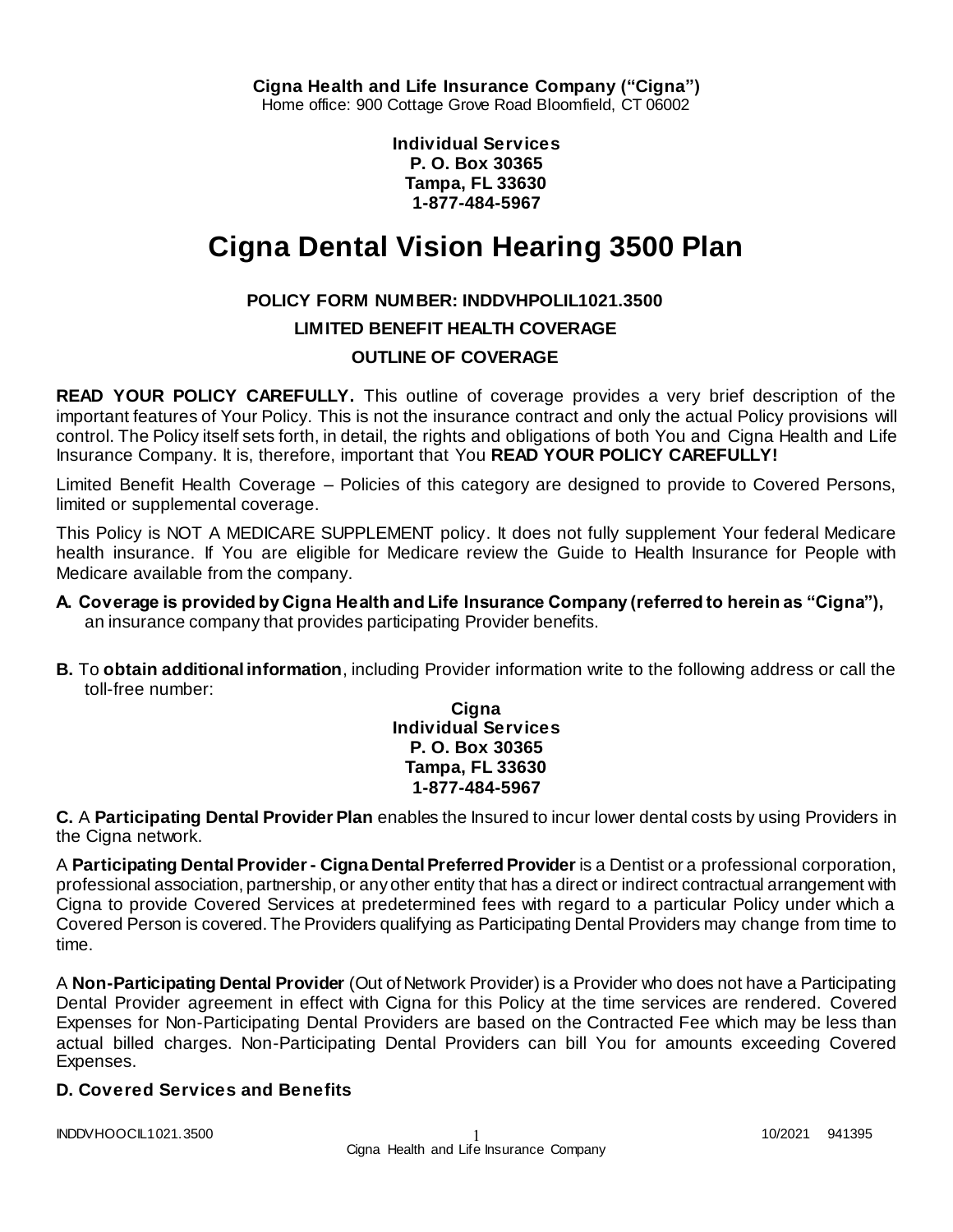Benefits covered by Your dental plan include Preventive & Diagnostic Care such as oral exams, cleanings and x-rays. Your plan also includes Basic Restorative Care such as fillings and simple extractions. Major Restorative Care is covered under Your plan and includes crowns, dentures and bridges. Implants, including surgical placement of the implant body or framework, are also covered by Your plan. For a complete listing of Covered Services, please read Your plan documents.

The frequency of certain Covered Services, like cleanings, are limited. Refer to Your Policy for specific limitations on frequency under Your plan.

#### **Benefit Schedule**

The benefits outlined in the table below show the payment percentages for Covered Expenses **AFTER** any applicable Deductibles have been satisfied unless otherwise stated.

# **CIGNA DENTAL, VISION, AND HEARING INSURANCE** *The Schedule*

#### **For You and Your Dependents**

#### **The Schedule – Dental Benefits**

If You select a Participating Dental Provider, Your cost will be less than if You select a Non-Participating Dental Provider.

#### **Emergency Services**

The Benefit Percentage payable for Emergency Services charges made by a Non-Participating Dental Provider is the same Benefit Percentage as for Participating Dental Provider Charges. Dental Emergency services are required immediately to either alleviate pain or to treat the sudden onset of an acute dental condition. These are usually minor procedures performed in response to serious symptoms, which temporarily relieve significant pain, but do not effect a definitive cure, and which, if not rendered, will likely result in a more serious dental or medical complication.

#### **Dental Deductibles**

Dental Deductibles are expenses to be paid by You or Your Dependent. Dental Deductibles are in addition to any Coinsurance. Once the Dental Deductible maximum in The Schedule has been reached You and Your family need not satisfy any further dental deductible for the rest of that year.

#### **Participating Dental Provider Payment**

Participating Dental Provider services are paid based on the Contracted Fee agreed upon by the Provider and Cigna.

#### **Non-Participating Dental Provider Payment**

Non-Participating Dental Provider services are paid based on the Contracted Fee.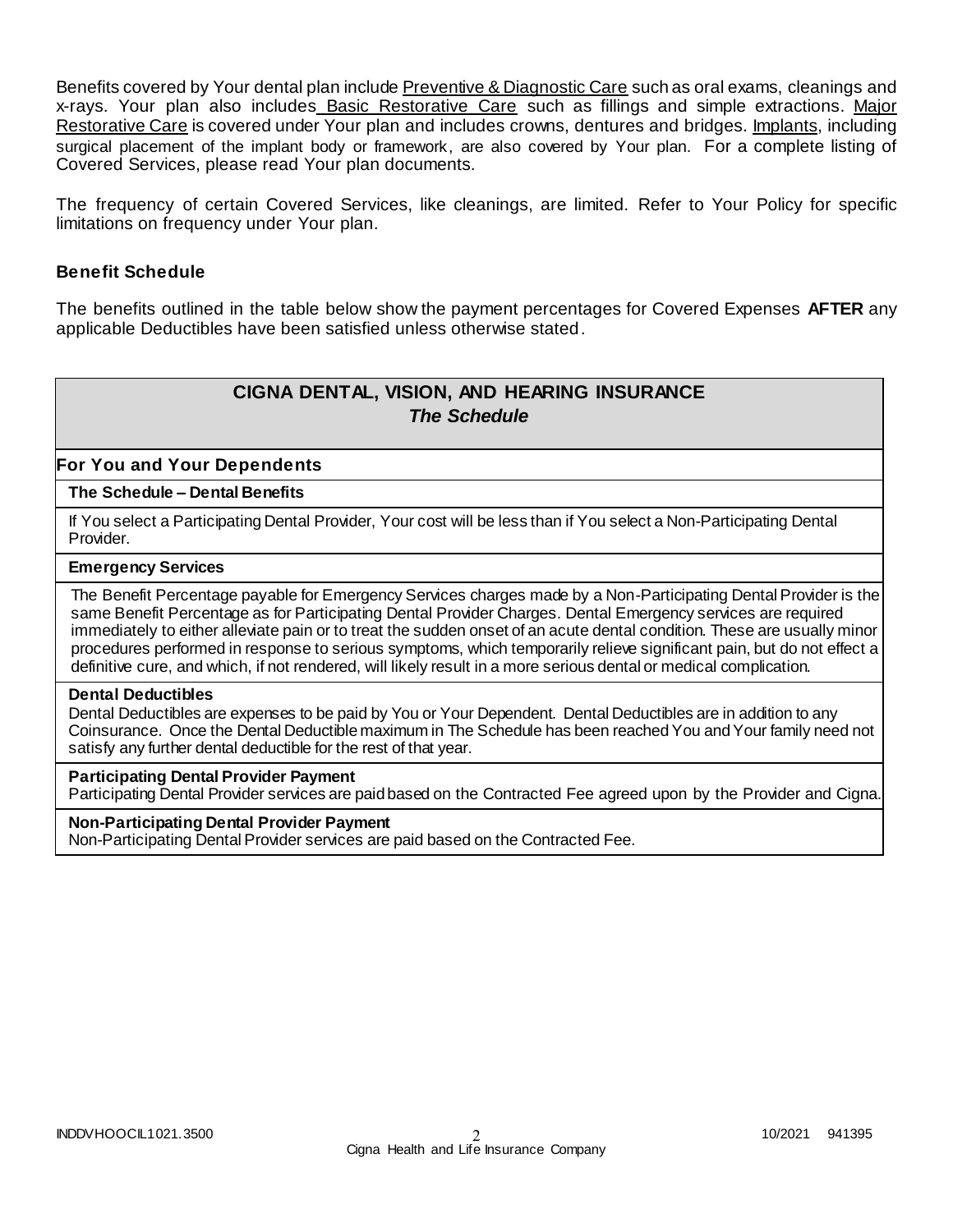| DENTAL BENEFIT HIGHLIGHTS                                                                                                                                                                                                                                                 |                                                  |
|---------------------------------------------------------------------------------------------------------------------------------------------------------------------------------------------------------------------------------------------------------------------------|--------------------------------------------------|
| Classes I, II, III, IX<br><b>Calendar Year Maximum</b>                                                                                                                                                                                                                    | \$2,500 per person                               |
| <b>Class IX Lifetime Maximum</b>                                                                                                                                                                                                                                          | \$2,000 per person                               |
| <b>Calendar Year Dental Deductible</b>                                                                                                                                                                                                                                    |                                                  |
| Individual                                                                                                                                                                                                                                                                | \$100 per person                                 |
|                                                                                                                                                                                                                                                                           | Not Applicable to Class I                        |
| Class I                                                                                                                                                                                                                                                                   | The Percentage of Covered Expenses the Plan Pays |
| Preventive Care<br>Oral Exams<br><b>Routine Cleanings</b><br>Routine X-rays<br>Non-Routine X-rays<br><b>Fluoride Application</b><br><b>Sealants</b><br>Space Maintainers (non-orthodontic)<br>Emergency Care to Relieve Pain                                              | 100%                                             |
| <b>Class II</b>                                                                                                                                                                                                                                                           | The Percentage of Covered Expenses the Plan Pays |
| <b>Basic Restorative</b><br>Fillings<br>Surgical Extraction of Impacted Teeth<br>Oral Surgery, Simple Extractions<br>Relines, Rebases, and Adjustments<br>Repairs - Bridges, Crowns, and Inlays<br>Repairs - Dentures                                                     | 80% after dental deductible                      |
| <b>Class III</b>                                                                                                                                                                                                                                                          | The Percentage of Covered Expenses the Plan Pays |
| <b>Major Restorative</b><br>Crowns / Inlays / Onlays<br>Root Canal Therapy / Endodontics<br><b>Minor Periodontics</b><br><b>Major Periodontics</b><br>Oral Surgery, All Except Simple Extractions<br>Prosthesis Over Implant<br>Anesthetics<br>Dentures<br><b>Bridges</b> | 50% after dental deductible                      |
| <b>Class IX</b>                                                                                                                                                                                                                                                           | The Percentage of Covered Expenses the Plan Pays |
| Implants                                                                                                                                                                                                                                                                  | 50% after plan deductible                        |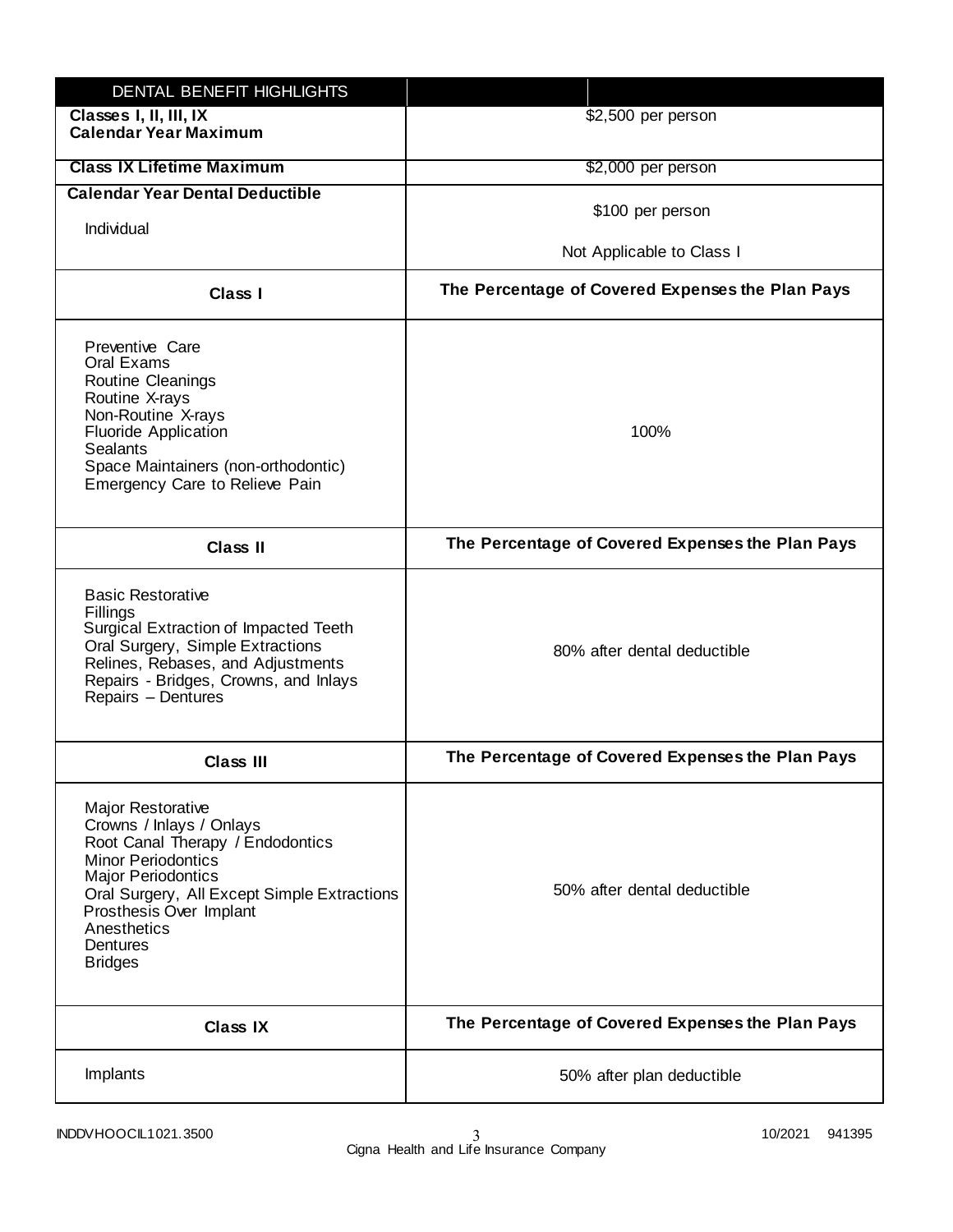| The Schedule - Vision Benefits                                                                  |                                                                                          |
|-------------------------------------------------------------------------------------------------|------------------------------------------------------------------------------------------|
| <b>VISION BENEFIT HIGHLIGHTS</b>                                                                |                                                                                          |
| Eye Examinations, including refraction                                                          | The plan pays 90% of expenses, not to exceed a \$100 calendar<br>year maximum per person |
| Materials (corrective eyeglasses or contact<br>lenses, including fittings and follow-up visits) | \$300 calendar year maximum per person                                                   |

| <b>The Schedule - Hearing Benefits</b>                      |                                        |
|-------------------------------------------------------------|----------------------------------------|
| <b>HEARING BENEFIT HIGHLIGHTS</b>                           |                                        |
| <b>Hearing Examinations</b>                                 | \$50 calendar year maximum per person  |
| Materials (Hearing Aids, including fittings<br>and repairs) | \$700 calendar year maximum per person |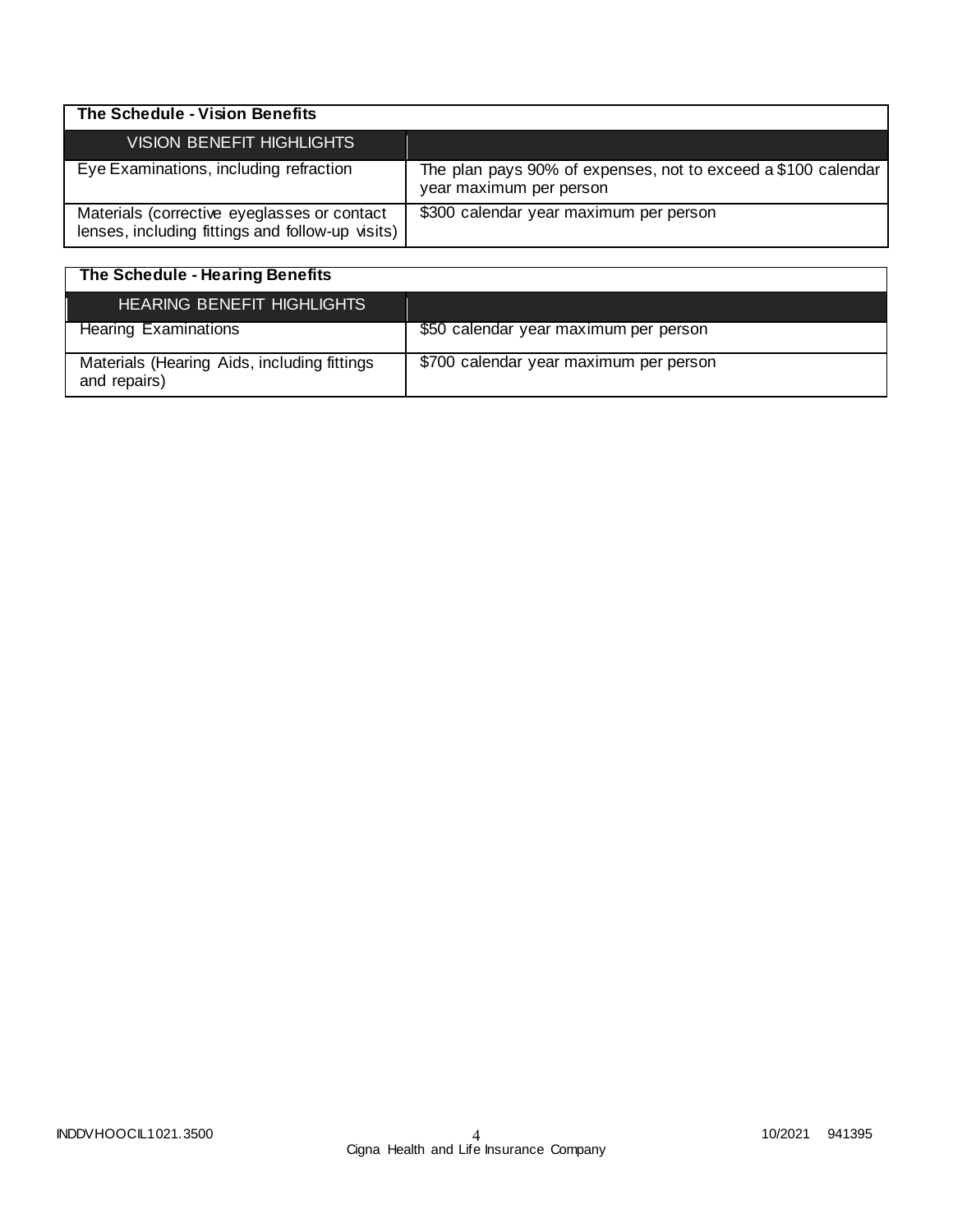## **Waiting Periods**

A Covered Person may access their dental, vision, and hearing benefit insurance once he or she has satisfied the following waiting periods.

- there is no waiting period for Class I or II dental benefits or for vision and hearing benefits.
- after 6 consecutive months of coverage dental benefits will increase to include the list of Class III procedures.
- after 12 consecutive months of coverage dental benefits will increase to include the list of Class IX procedures.

## **Missing Teeth Limitation**

There is no payment for replacement of teeth that are missing when a person first becomes insured. This payment limitation no longer applies after 24 months of continuous coverage.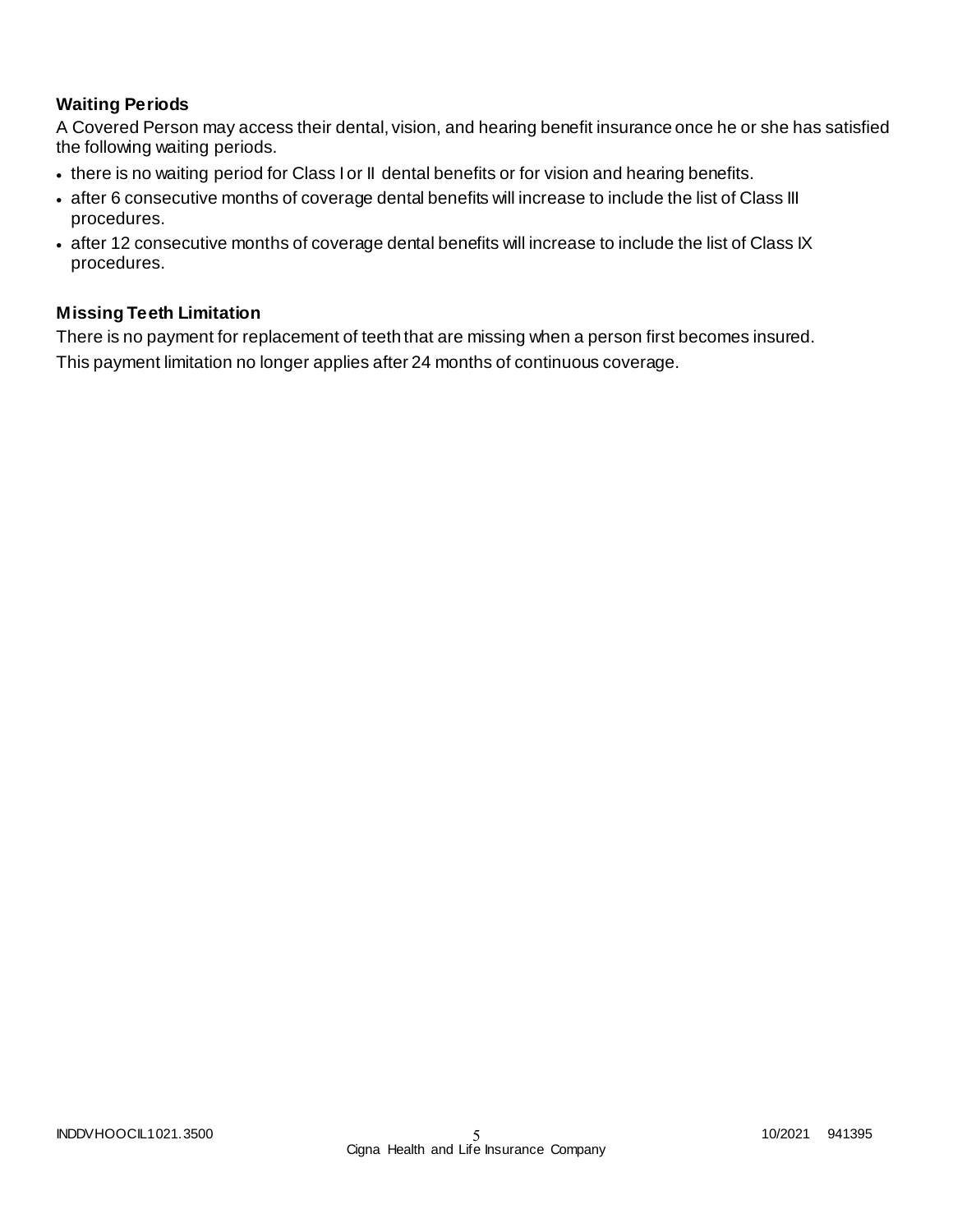## **E. Insured's Financial Responsibility**

The Insured is responsible for paying the monthly or quarterly premium on a timely basis. The Insured is also responsible to pay Providers for charges that are applied to the Deductibles, Coinsurance, and any amounts charged by Non-Participating Dental Providers in excess of the Contracted Fee. In addition, any charges for Medically Necessary and/or Dentally Necessary items that are excluded under the Policy are the responsibility of the Insured.

Payment for a service delivered by a Participating Dental Provider is the Contracted Fee, times the benefit percentage that applies to the class of service, as specified in the Schedule.

The Insured is responsible for the balance of the Contracted Fee.

Payment for a service delivered by a Non-Participating Dental Provider is the Contracted Fee for that procedure as listed on the Primary Schedule aligned to the 3-digit zip code for the geographical area where the service is performed, times the benefit percentage that applies to the class of service, as specified in the Schedule. The Primary Schedule is the fee schedule with the lowest Contracted Fees currently being accepted by a Participating Dental Provider in the relevant 3-digit zip code.

The Insured is responsible for the balance of the provider's actual charge.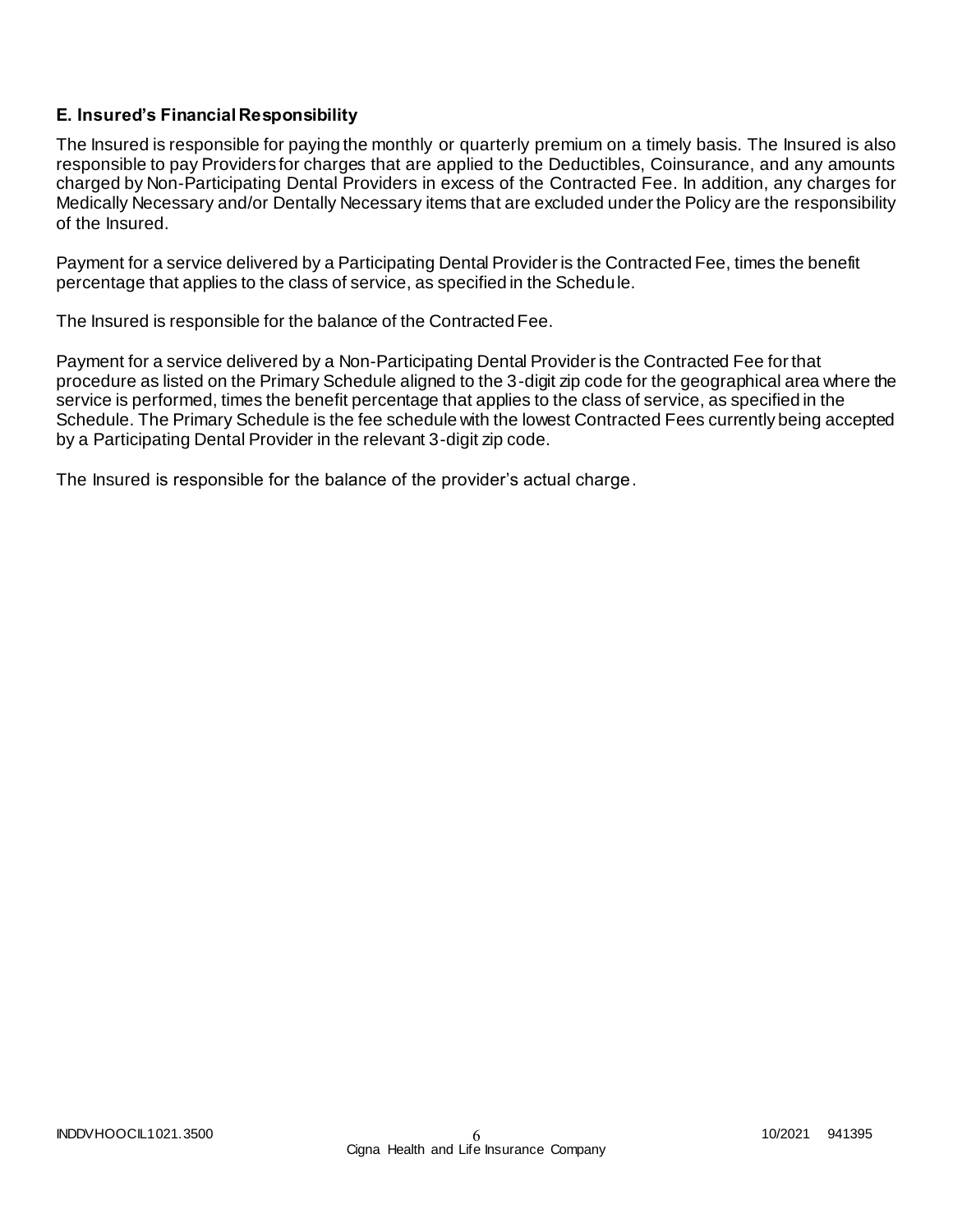# **F. Exclusions And Limitations: What Is Not Covered By This Policy**

## **Expenses Not Covered**

Covered Expenses will not include, and no payment will be made for:

- procedures which are not included in the list of Covered Dental Services, Covered Vision Services, or Covered Hearing Services;
- cone beam imaging;
- instruction for plaque control, oral hygiene and diet;
- core build-ups;
- veneers:
- precious or semi-precious metals for crowns, bridges and abutments;
- restoration of teeth which have been damaged by erosion, attrition or abrasion;
- bite registrations; precision or semi-precision attachments; or splinting;
- orthodontic treatment, except for the treatment of cleft lip and cleft palate;
- general anesthesia or intravenous sedation, when used for the purposes of anxiety control or patient management is not covered; may be considered only when medically or dentally necessary and when in conjunction with covered complex oral surgery;
- athletic mouth guards;
- services performed solely for cosmetic reasons;
- personalization or decoration of any dental device or dental work;
- replacement of an appliance per benefit guidelines;
- services that are medical in nature;
- services and supplies received from a hospital;
- prescription drugs;
- plano lenses;
- VDT (video display terminal)/computer eyeglass benefit;
- medical or surgical treatment of the eyes;
- any type of corrective vision surgery, including LASIK surgery, radial ketatonomy (RK), automated lamellar keratoplasty (ALK), or conductive keratoplasty (CK);
- Orthoptic or vision training and any associated supplemental testing;
- any eye examination, or any corrective eyewear, required by an employer as a condition of employment;
- safety eyewear;
- sub-normal vision aids or non-prescription lenses;
- Magnification or low vision aids not shown as covered in the Schedule of Vision Coverage;
- Assistive Listening Devices (ALDs);
- medical and/or surgical treatment of the internal or external structures of the ear, including but not limited to Cochlear implants;
- Hearing Aids not prescribed by a Licensed Hearing Care Professional;
- ear protective devices or plugs;
- Hearing Aids maintenance/service contracts, ear molds and other miscellaneous repairs;
- Hearing Aids purchased online or over the counter (OTC); or

INDDVHOOCIL1021.3500 10/2021 941395

## 7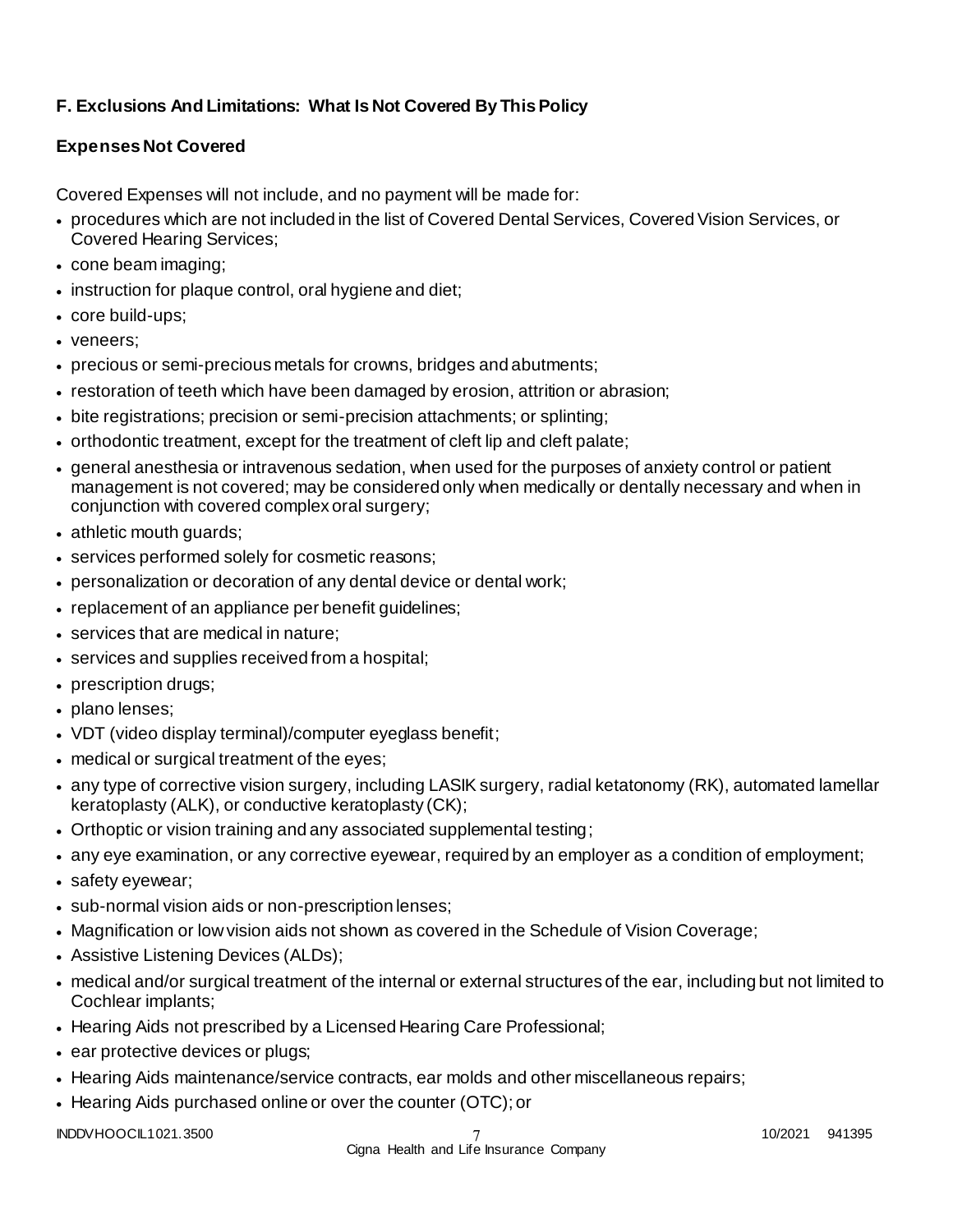• Disposable Hearing Aids.

## **General Limitations**

No payment will be made for expenses incurred for You or any one of Your Dependents:

- For services not specifically listed as Covered Services in this Policy;
- For services or supplies that are not Medically Necessary;
- For services received before the Effective Date of coverage;
- For services received after coverage under this Policy ends;
- For services for which You have no legal obligation to pay or for which no charge would be made if You did not have insurance coverage;
- For Professional services or supplies received or purchased directly or on Your behalf by anyone, including a Provider, from any of the following:
	- Yourself or Your employer;
	- a person who lives in the Covered Person's home, or that person's employer;
	- a person who is related to the Covered Person by blood, marriage or adoption, or that person's employer.
- for or in connection with an Injury arising out of, or in the course of, any employment for wage or profit;
- for or in connection with a Sickness which is covered under any workers' compensation or similar law;
- for charges made by a Hospital owned or operated by or which provides care or performs services for, the United States Government, if such charges are directly related to a condition which occurred while serving in the military or an associated auxiliary unit;
- services or supplies received due to an act of war, declared or undeclared while serving in the military or an associated auxiliary unit;
- to the extent that payment is unlawful where the person resides when the expenses are incurred;
- for charges which the person is not legally required to pay;
- for charges which would not have been made if the person had no insurance;
- to the extent that billed charges exceed the rate of reimbursement as described in the Schedule;
- for charges for unnecessary care, treatment or surgery;
- to the extent that You or any of Your Dependents is in any way paid or entitled to payment for those expenses by or through a public program, other than Medicaid;
- for or in connection with experimental procedures or treatment methods not approved by the American Dental Association or the appropriate dental specialty society;
- Procedures that are a covered expense under any other plan which provides dental, vision, or hearing benefits;
- To the extent that benefits are paid or payable for those expenses under the mandatory part of any auto insurance policy written to comply with a "no-fault" insurance law or an uninsured motorist insurance law. Cigna will take into account any adjustment option chosen under such part by You or any one of Your Dependents.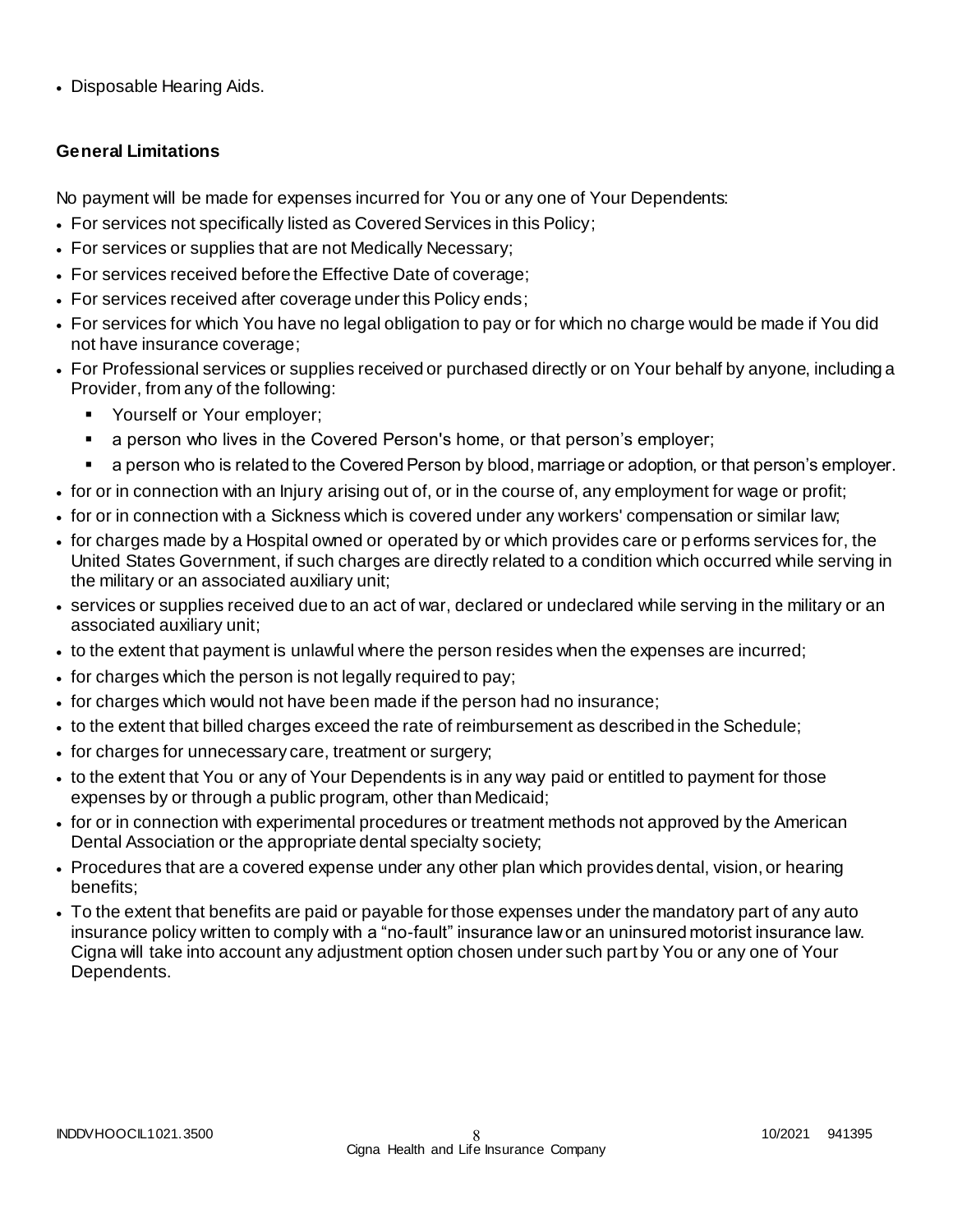## **G. Predetermination of Dental Benefits Program**

Predetermination of Benefits is a voluntary review of a Dentist's proposed treatment plan and expected charges. It is not preauthorization of service and is not required.

The treatment plan should include supporting pre-operative x-rays and other diagnostic materials as requested by Cigna's dental consultant. If there is a change in the treatment plan, a revised plan should be submitted.

Cigna will determine covered dental expenses for the proposed treatment plan. If there is no Predetermination of Benefits, Cigna will determine covered dental expenses when it receives a claim.

Review of proposed treatment is advised whenever extensive dental work is recommended when charges exceed **\$500**.

Predetermination of Benefits is not a guarantee of a set payment. Payment is based on the services that are actually delivered and the coverage in force at the time services are completed.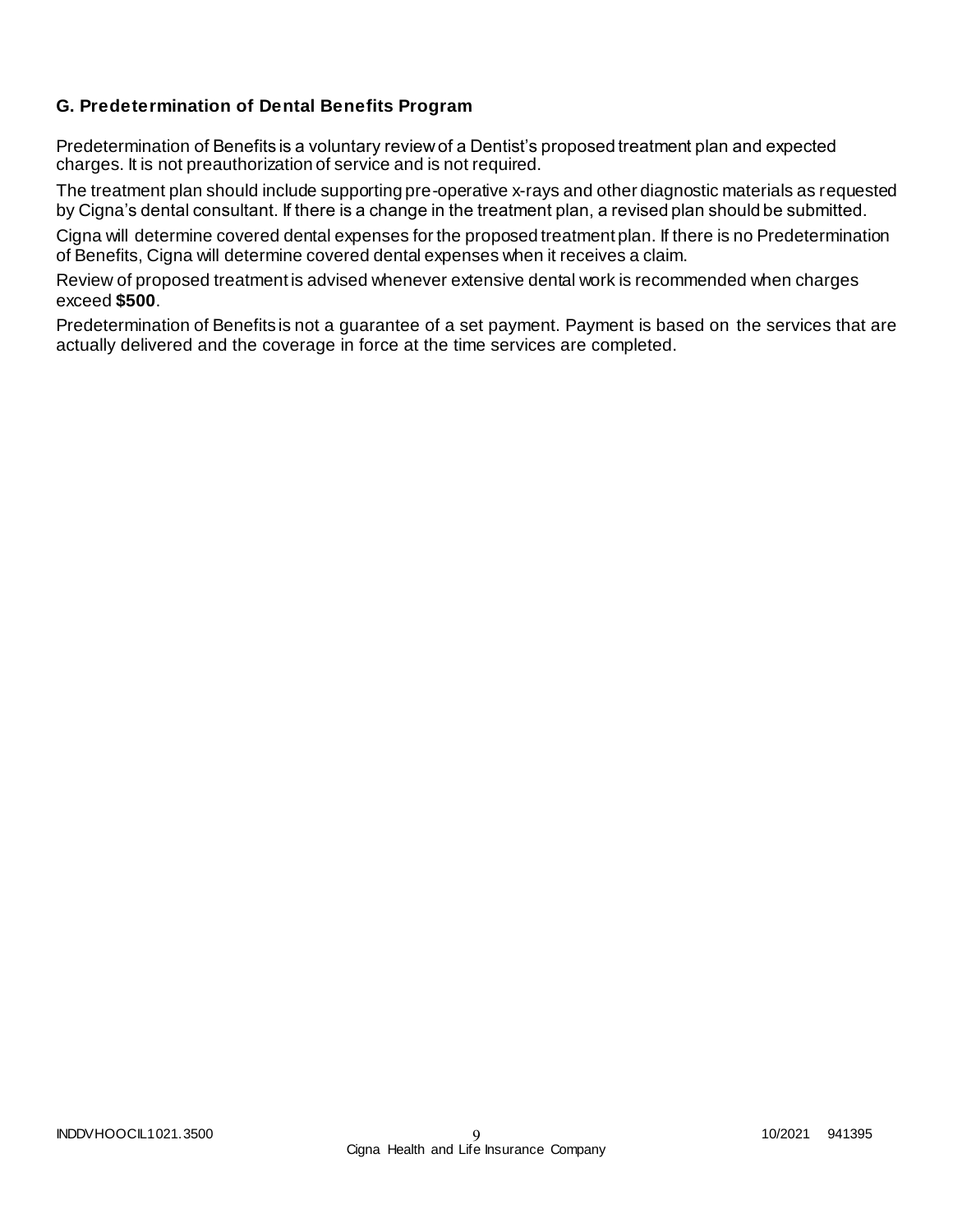#### **H. General Provisions**

## **WHEN YOU HAVE A COMPLAINT OR AN APPEAL**

For the purposes of this section, any reference to "You," "Your" or "Yourself" also refers to a representative or Provider designated by You to act on Your behalf, unless otherwise noted.

We want You to be completely satisfied with the care You receive. That is why We have established a process for addressing Your concerns and solving Your problems.

#### **Start with Member Services**

We are here to listen and help. If You have a concern regarding a person, a service, the quality of care, or contractual benefits, You can call Our toll-free number and explain Your concern to one of Our Customer Service representatives. You can also express that concern in writing. Please call or write to Us at the following:

Customer Services Toll-Free Number or address on mycigna.com, explanation of benefits or claim form

We will do Our best to resolve the matter on Your initial contact. If We need more time to review or investigate Your concern, We will get back to You as soon as possible, but in any case within 30 days. If You are not satisfied with the results of a coverage decision, You can start the appeals pro cedure.

#### **Appeals Procedure**

Cigna has a two step appeals procedure for coverage decisions. To initiate an appeal, You must submit a request for an appeal in writing within 365 days of receipt of a denial notice. You should state the reason why You feel Your appeal should be approved and include any information supporting Your appeal. If You are unable or choose not to write, You may ask to register Your appeal by telephone. Call or write to Us at the toll-free number or address on Your Benefit Identification card, explanation of benefits or claim form.

#### **Level One Appeal**

Your appeal will be reviewed and the decision made by someone not involved in the initial decision. Appeals involving Medical Necessity or clinical appropriateness will be considered by a he alth care professional.

For level one appeals, We will respond in writing with a decision within 30 calendar days after We receive an appeal for a postservice coverage determination. If more time or information is needed to make the determination, We will notify You in writing to request an extension of up to 15 calendar days and to specify any additional information needed to complete the review.

If You are not satisfied with Our level-one appeal decision, You may request a level-two appeal.

#### **Level Two Appeal**

If You are dissatisfied with Our level one appeal decision, You may request a second review. To start a level two appeal, follow the same process required for a level one appeal.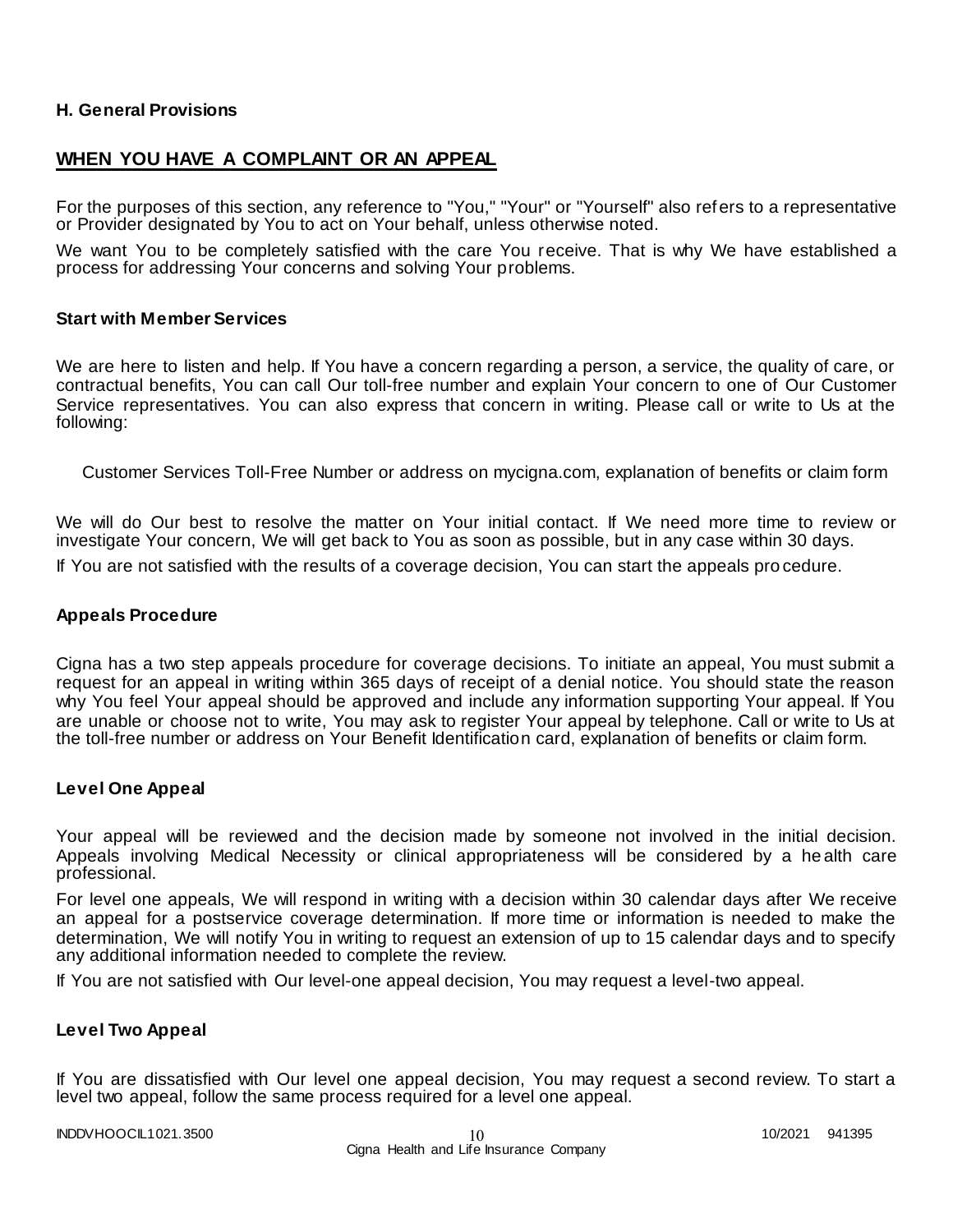Most requests for a second review will be conducted by the Appeals Committee, which consists of at least three people. Anyone involved in the prior decision may not vote on the Committee. For appeals involving Medical Necessity or clinical appropriateness, the Committee will consult with at least one Dentist reviewer in the same or similar specialty as the care under consideration. You may present Your situation to the Committee in person or by conference call.

For level two appeals We will acknowledge in writing that We have received Your request and schedule a Committee review. For postservice claims, the Committee review will be completed within 30 calendar days. If more time or information is needed to make the determination, We will notify You in writing to request an extension of up to 15 calendar days and to specify any additional information needed by the Committee to complete the review. You will be notified in writing of the Committee's decision within five working days after the Committee meeting, and within the Committee review time frames above if the Committee does not approve the requested coverage.

## **Notice of Benefit Determination on Appeal**

Every notice of an appeal decision will be provided in writing or electronically and, if an adverse determination, will include:

- (1) the specific reason or reasons for the denial decision;
- (2) reference to the specific Policy provisions on which the decision is based;
- (3) a statement that the claimant is entitled to receive, upon request and free of charge, reasonable access to and copies of all documents, records, and other Relevant Information as defined;
- (4) upon request and free of charge, a copy of any internal rule, guideline, protocol or other similar criterion that was relied upon in making the adverse determination regarding Your appeal, and an explanation of the scientific or clinical judgment for a determination that is based on a medical necessity, experimental treatment or other similar exclusion or limit.

## **Relevant Information**

Relevant Information is any document, record, or other information which was relied upon in making the benefit determination; was submitted, considered, or generated in the course of making the benefit determination, without regard to whether such document, record, or other information was relied upon in making the benefit determination; demonstrates compliance with the administrative processes and safeguards required by federal law in making the benefit determination; or constitutes a statement of policy or guidance with respect to the plan concerning the denied treatment option or benefit or the claimant's diagnosis, without regard to whether such advice or statement was relied upon in making the benefit determination.

If You are not satisfied with Our determination, You may contact the Office of Consumer Health Insurance at:

Office of Consumer Health Insurance 320 W. Washington Street Springfield, IL 62767

Toll-free: 1-877-527-9431 Fax: (217) 558-2083 Online:<https://mc.insurance.illinois.gov/messagecenter.nsf> Email: consumer\_complaints@ins.state.il.us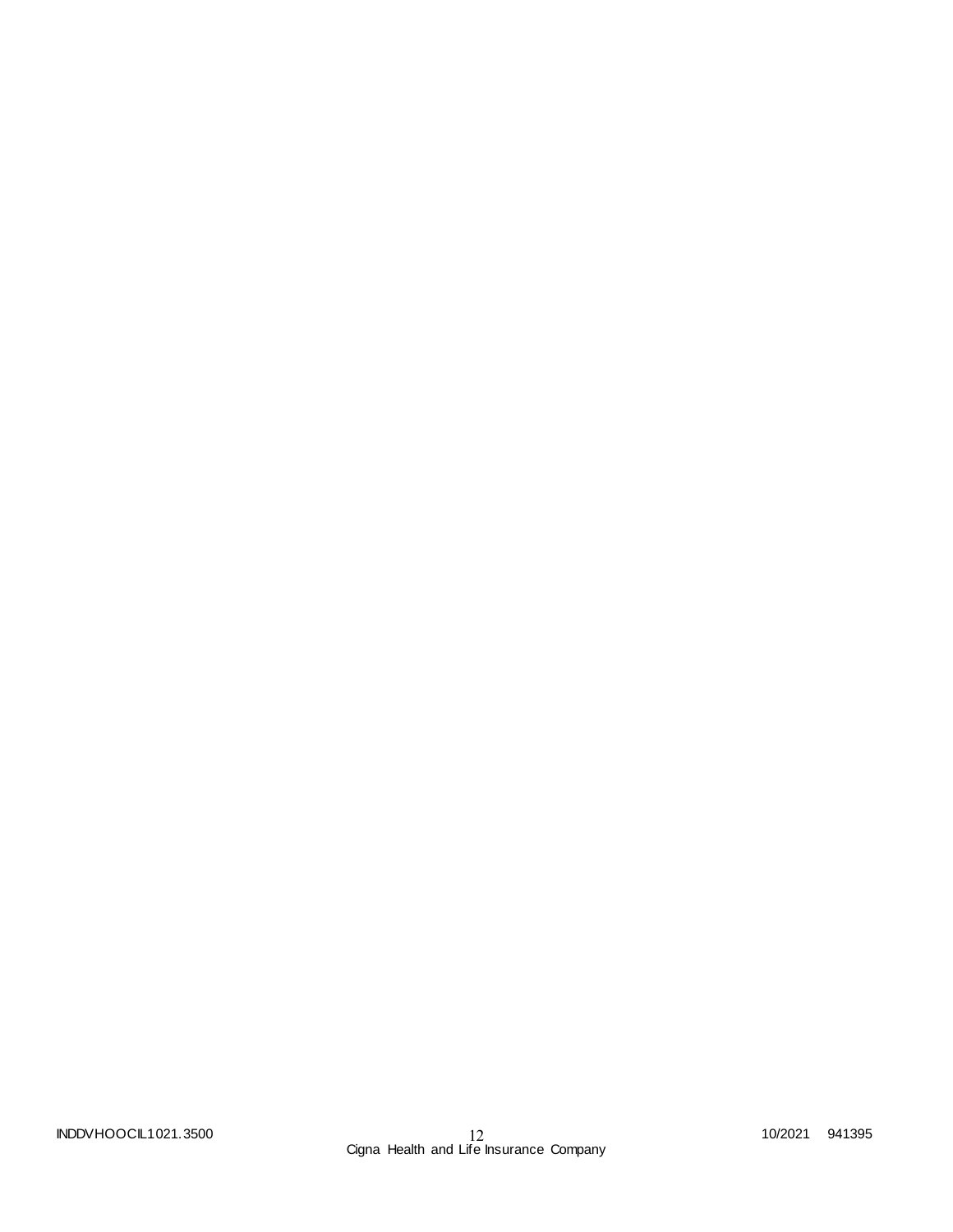## **I. Participating Dental Providers**

Cigna will provide a current list of Dentists currently participating with Cigna and their locations to each Covered Person upon request.

To verify if a Dentist is currently participating with Cigna and is accepting new Cigna Insureds, the Covered Person should visit Our website at mycigna.com.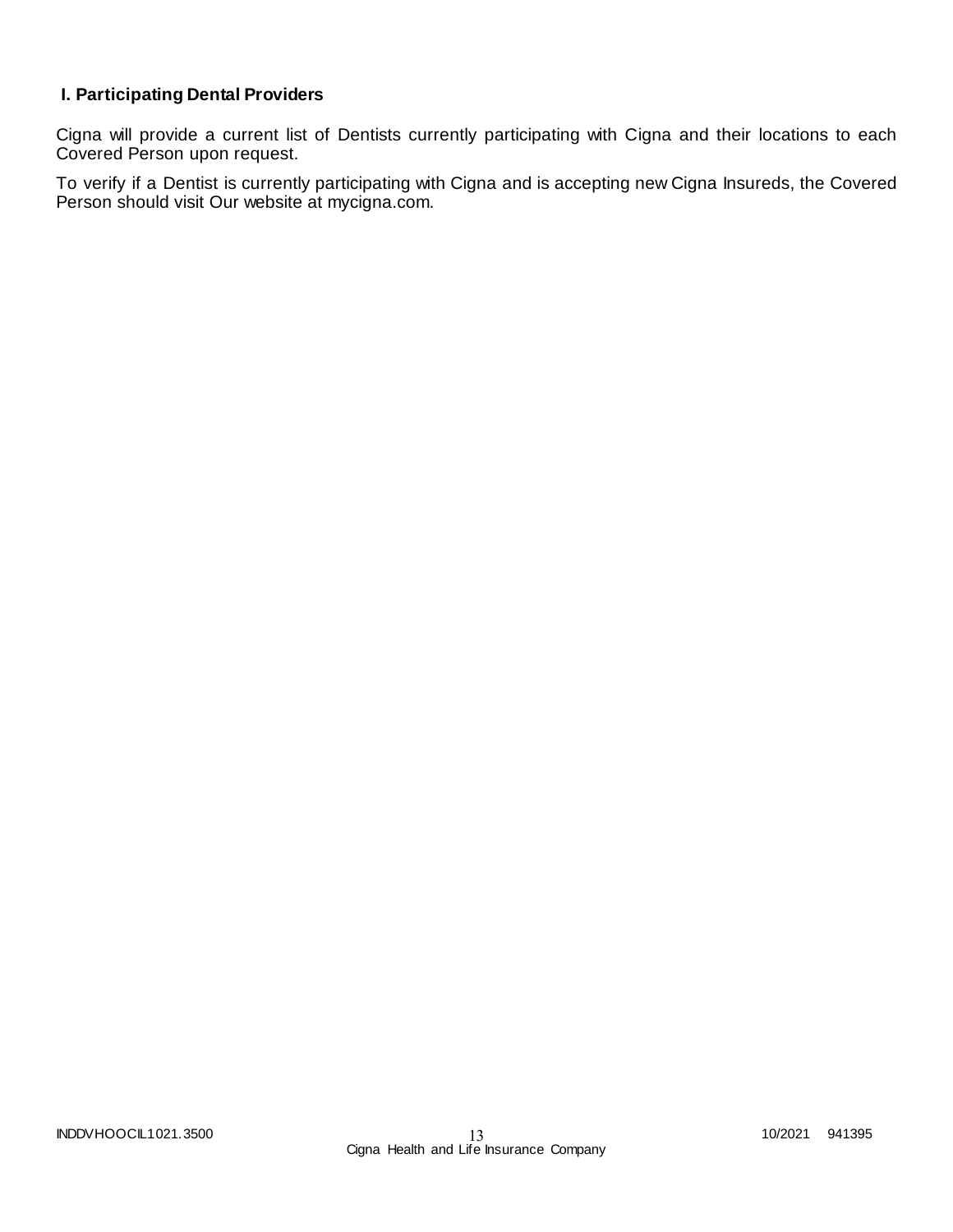#### **J. Renewability, Eligibility, and Continuation**

1. The Policy will renew except for the specific events stated in the Policy. Cigna may change the premiums of the Policy with 60 days written notice to the Insured. However, Cigna will not refuse to renew or change the premium schedule for the Policy on an individual basis, but only for all Insureds in the same class and covered under the same Policy as You.

2. The individual plan is designed for residents of Illinois who are not enrolled under or covered by any other group or individual health coverage. You must notify Cigna of all changes that may affect any Covered Person's eligibility under the Policy.

3. You or Your Dependent(s) will become ineligible for coverage:

- When premiums are not paid according to the due dates and grace periods described in the premium section.
- With respect to Your Spouse, Domestic Partner, or partner to a Civil Union: when the Spouse is no longer married to the Insured or when the union is dissolved.
- With respect to You and Your Family Member(s): when You no longer meet the requirements listed in the Conditions of Eligibility section.
- The date the Policy terminates.
- When the Insured no longer lives in the Service Area.

4. If a Covered Person's eligibility under this Plan would terminate due to the Insured's death, divorce or if other Dependents would become ineligible due to age or no longer qualify as dependents for coverage under this Plan; except for the Insured's failure to pay premium, the Covered Person's insurance will be continued if the Covered Person exercising the continuation right notifies Cigna and pays the appropriate monthly premium within 60 days following the date this Policy would otherwise terminate. Any waiting periods in the new Plan will be considered as being met to the extent coverage was in force under this Plan.